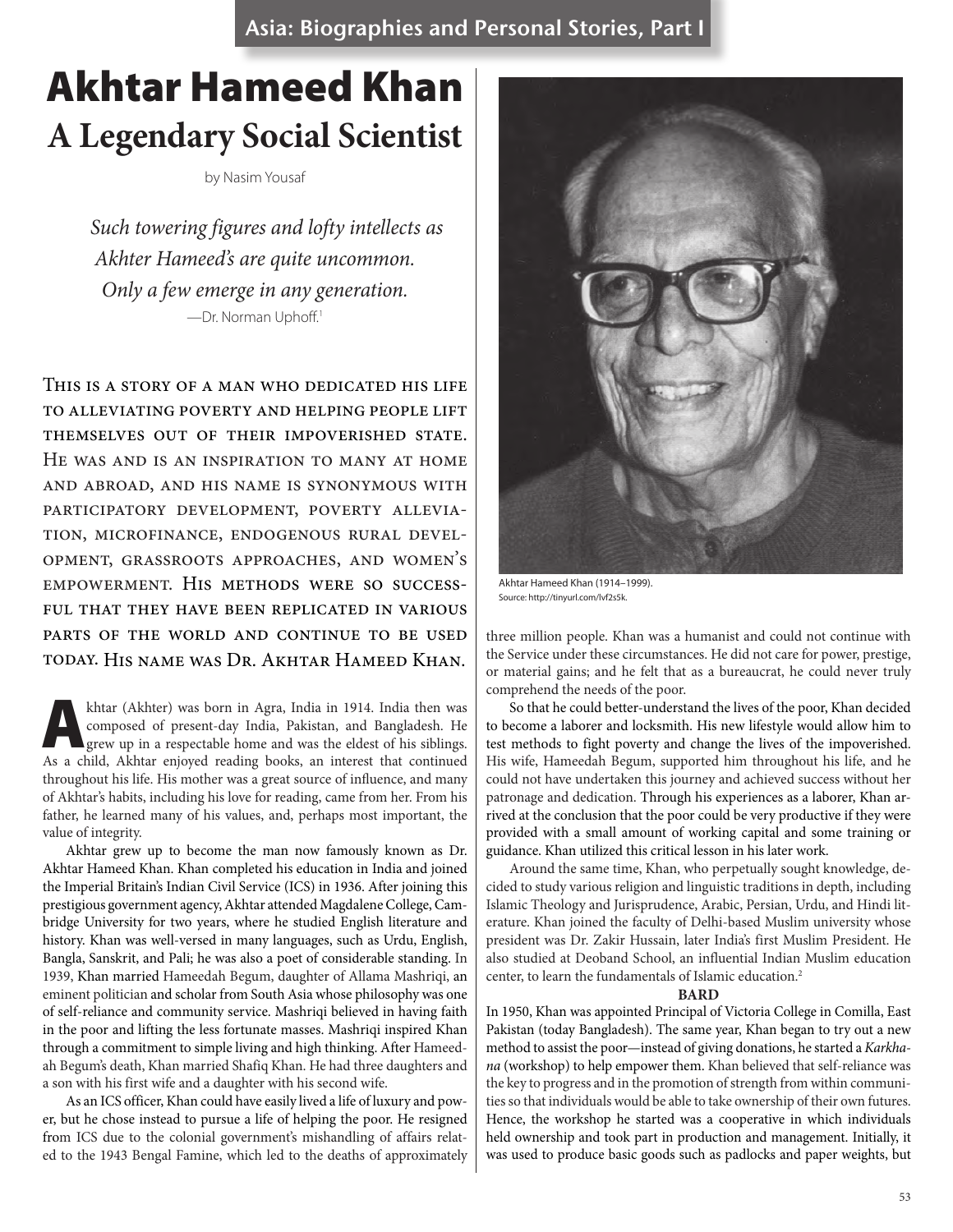*The life and work of this South Asian legend will continue to have repercussions far beyond the region, well into this millennium. His greatest legacy is the hundreds of disciples who continue his work in earnest, poised for victory in the battle against* 

*poverty.* —2002, Micko Nishimizu, World Bank Vice President for the South Asia Region

eventually, its activities included manufacturing, research, and training. This proved to be a great success—an investment of only 26.87 Taka (Bangladesh currency for approximately one US dollar) grew to \$1.2 million. 3

In 1958, the government of Pakistan sent Khan to Michigan State University to study rural development. In 1959 in Comilla, with American support, he launched the Pakistan (now Bangladesh) Academy for Rural Development (BARD) and was its first director. BARD aimed to elevate the poor by providing new programs, research, and training. The initial focus of BARD was rural development with an emphasis upon agriculture. Here, Khan devised a number of innovative methods, including the now-famous Comilla Cooperatives scheme. The aim of the Comilla Cooperatives (also called the Comilla Model or Comilla Approach) was to uplift the destitute through empowerment and participatory development. The cooperatives brought together people of the same trade to share resources and work together to build and grow their communities physically and economically—i.e. via participatory development. Dr. Khan's program offered invaluable assistance to poor people engaging in a number of trades, including farming, rickshaw pulling, and small-scale arts and crafts.

Within these cooperatives, Khan introduced another novel concept microcredit/microsavings—or the provision of very small loans to aspiring entrepreneurs and groups that assisted them in procuring more financial capital. They could then invest this capital in their small businesses and help themselves as well as contribute to their communities' economic development. Khan's innovation helped free these small artisans and craftsmen from money lenders who charged high interest rates. This promotion of self-reliance among the poor was not just confined to males. M. Nuraul Haq—who worked with Khan from 1959–71—wrote in his book *In Memory of Akhter Hameed Khan* (BARD) that "the concept of micro credit and the focus on women's empowerment both first pioneered at Comilla." Bangladeshi Professor Serajul Islam (who joined BARD in 1958) also asserted in

that same volume that "[Dr. Khan] developed through his long pilot cooperatives and micro credit financing experimentations, over 30 years of historic tenure in Bengal . . . The foundation of cooperatives [micro] Savings and micro credit financing has been laid by Akhter Hameed Khan during 1958–1971."4

Khan also set out to tackle other social problems. Khan, who considered the Pakistani women's lack

of education and low position in society to be grave issues endangering the nation's development, described the situation as "one of the biggest problems for the Muslim community, the low position of the women and their segregation."5 As such, pilot programs were also introduced at BARD designed to empower women through education for participation in the economy and for thoughtful family planning. Khan's programs at BARD achieved great success and recognition within Pakistan and internationally. Rural development expert Mohammed Mir Kashem provides some insight into Khan's successful approach:

*The Comilla Approach to Rural Development did not start with a blueprint. All the programmes developed at Comilla grew in response to or in consultation with the villagers . . . These experimental programmes drew worldwide attention . . . attracting many visitors from foreign lands to observe them and get ideas.*<sup>6</sup>

More national and international recognition followed in the wake of Khan's achievements. In 1961, the government of Pakistan honored Khan with the prestigious *Sitara-i-Pakistan*; in 1963, the government of the Philippines awarded Khan what many consider to be Asia's Nobel Prize, the Magsaysay Award. In 1964, Michigan State University awarded Khan an honorary doctoral degree, and Khan was appointed Vice-Chair of BARD's Board of Governors. In commenting on the latter award, Ford Foundation Vice President David E. Bell clearly articulated the critical link between Khan and BARD:

*The Comilla story centers in a more important sense around a man — a remarkable man—Akhter Hameed Khan . . . [who] is the prime cause of its [the Academy's] success . . . The choice [of Khan] could not have been wiser, for it was he who brought to the Academy its central concept."*<sup>7</sup>

#### **Other Important Events**

In the years to come, a number of other important events took place in Khan's life and work. In 1971, during the political turmoil in East Paki-

Exciting, new ways to Support the Inture of Asian Studies ... and claim a tax deduction for 2014! The Association for Asian Studies welcomes contributions to the following: The Wm. Theodore de Bary - Ainslie T. Embree Fund for Education and Outreach, to provide teaching resources to U.S. high schools and colleges through such publications as Education About Asia and Key Issues in Asian Studies. Fund for International Exchange, to enable scholars from Asia to attend AAS meetings and visit campuses. Fund for Young Scholars, to help graduate students to attend AAS meetings or dissertation workshops. Endowment Fund, to ensure the AAS's ability to support the study of Asia far into the future. Find out more and make your donation today! Go to www.asian-studies.org The Association for Asian Studies is a 501(c)(3) corporation and your contributions are tax deductible to the extent allowed by law!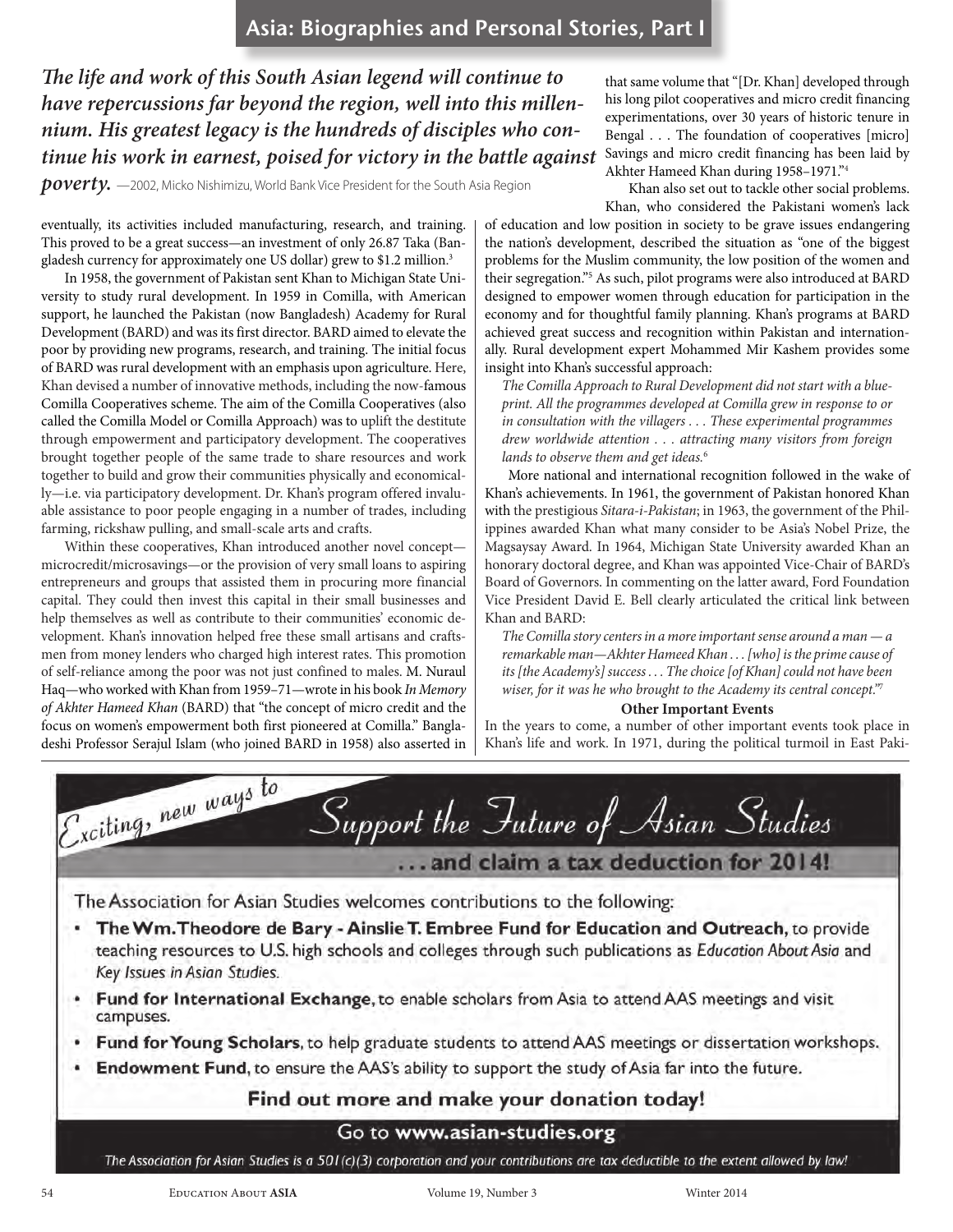### Asia: Biographies and Personal Stories, Part



Screen captures from the 1996 lecture series "Dr. Akhtar Hameed Khan Part 1 Role of RSPs," on YouTube at http://tinyurl.com/lcrfcdm.

stan (which later that year became Bangladesh), the Pakistani Army advised Khan to leave Comilla and he reluctantly migrated to West Pakistan (present-day Pakistan). From 1973–79, Khan was a visiting professor at Michigan State University and also worked on various international assignments. He was adviser to the Pakistan Academy for Rural Development, Peshawar. In 1974, Khan went to Indonesia to assist the government in rural development and poverty alleviation. In 1978–79, he served as adviser to the Rural Development Academy, Bogra, Bangladesh.

#### **Orangi Pilot Project (OPP)**

In 1980, Dr. Akhtar Hameed Khan established another program, the Orangi Pilot Project (OPP), in Karachi, Pakistan, that derived its name from the specific locale of the program: a low-income settlement with a population of about one million people. Residents of Orangi Town had no sewer system and lived in housing made of mud or other weak materials. They also had no access to education, health care, or financial services.

Although BARD had the backing of the Pakistan government and Americans, Khan wanted the OPP community to avoid the dependence government funds or private foreign aid often encourages. OPP was set up as an Non-Government Organization (NGO) and took no foreign or government support. Khan wrote:

*In one respect the Orangi Pilot Project (OPP) was very different from the Comilla Academy. OPP was a private body, dependent for its small fixed budget on another NGO. The vast resources and support of the government, Harvard advisers, MSU [Michigan State University], and the Ford Foundation were missing.*<sup>8</sup>

From its onset, the program guided residents to work together as a community to build sanitation systems and better homes. The residents themselves did the work and used their own funds, with guidance and training from OPP. Better sanitation and housing led to improvements in living and health conditions. Over time, other programs were also set up in the community to improve finance (micro credit/micro savings), health and educational opportunities for poor children. At OPP, Khan proved that if individuals and communities came together and used their own resources, they could develop on their own without outside help. The only assistance needed was guidance and models. OPP programs realized high levels of success, affirmed in a 2003 United Nations Commission report description of OPP: "The Orangi Pilot Project (OPP) has evolved as one of the most successful NGOs both on national and international scale."<sup>9</sup>

In 1988, OPP was transformed into three organizations, each with its own board of directors and funding activities: OPP-Research and Training Institute (OPP-RTI), OPP-Orangi Charitable Trust (OPP-OCT), and OPP-Karachi Health and Social Development Association (OPP-KHAS-DA). These institutions took ownership of different areas, such as sanitation, housing, education, health, and microcredit, and continued to provide research, training, and social and technical guidance.

While Khan was engaged on OPP, starting in the late 1980s, he was intermittently harassed by court cases and legal proceedings, imprisonment, and death threats, from a disgruntled and resourceful former employee. Later the courts acquitted Dr. Khan.

#### **Khan's Influence and Replication of His Models**

Khan was eighty-five when he died on October 9th, 1999, while visiting his family in Indiana. Per his will, he was laid to rest on the premises of OPP. Upon his death, the World Bank issued a statement lauding Dr. Khan's "groundbreaking work in poverty alleviation and raising standards of living through community participation." In 2002, Micko Nishimizu, World Bank Vice President for the South Asia Region, described Khan's legacy:

*The life and work of this South Asian legend will continue to have repercussions far beyond the region, well into this millennium. His greatest legacy is the hundreds of disciples who continue his work in earnest, poised for victory in the battle against poverty.*

Today, BARD and OPP continue to be recognized. OPP is either replicated or its principles are applied in many countries/regions, such as Bangladesh, Bhutan, Burma, Sri Lanka, Kazakhstan, Uzbekistan, Kyrgyzstan, Turkmenistan, Indonesia, Philippines, Cambodia, Việt Nam, India, Nepal, and Africa.10 Scholars throughout the world continue to study Khan's development philosophy and models.

Khan's work has influenced many global initiatives in poverty alleviation. For example, President Barack Obama's mother, S. Ann Dunham, applied Khan's poverty alleviation schemes to her work in rural development in Indonesia.<sup>11</sup> Many others have been influenced by his teachings or applied his models, including Nobel Peace Laureate Professor Muhammad Yunus (founder of Grameen Bank, Bangladesh), Khushhali Bank (in partnership with Bill and Melinda Gates Foundation and ShoreBank International), and the BRAC-Bangladesh Rural Advancement Committee. Khan also collaborated with the well-known innovator Shoaib Sultan Khan, in conceptualizing Pakistan's Agha Khan Rural Support Program, which gained international fame because of its success. In India, the state government of Andhra Pradesh has also utilized Khan's methods.12

In addition to earlier mentioned honors, Khan was nominated for the Nobel Peace Prize. In Pakistan, the Council of Social Sciences runs a book award known as the Akhter Hameed Khan Memorial Award, and the National University of Science and Technology instituted the Akhter Hameed Khan Scholarship.13 Substantial materials, books and a documentary have been produced on his projects and life. Since Khan's death, other centers to further his mission have also been created in his name. The Akhtar Hameed Khan National Centre for Rural Development (AHKNCRD) in Pakistan is but one example. This center engages in training and research in rural development and liaises with various international agencies such as the United Nations Children's Fund (UNICEF), the Center on Integrated Rural Development for Asia and the Pacific (CIRDAP), and the Afro-Asian Rural Development Organization (AARDO).

Another institution, the Akhter Hameed Khan Resource Centre (AH-KRC), also located in Pakistan, fosters information sharing and provides resources for development professionals, policymakers, and the media. It has a reference library, facilitates research, and regularly holds public forums and lectures. The AHKRC has also introduced courses, e.g. on social development in Pakistan for Harvard University, on justice and peace in Pakistan with Professor Maggie Ronkin from Georgetown University, and